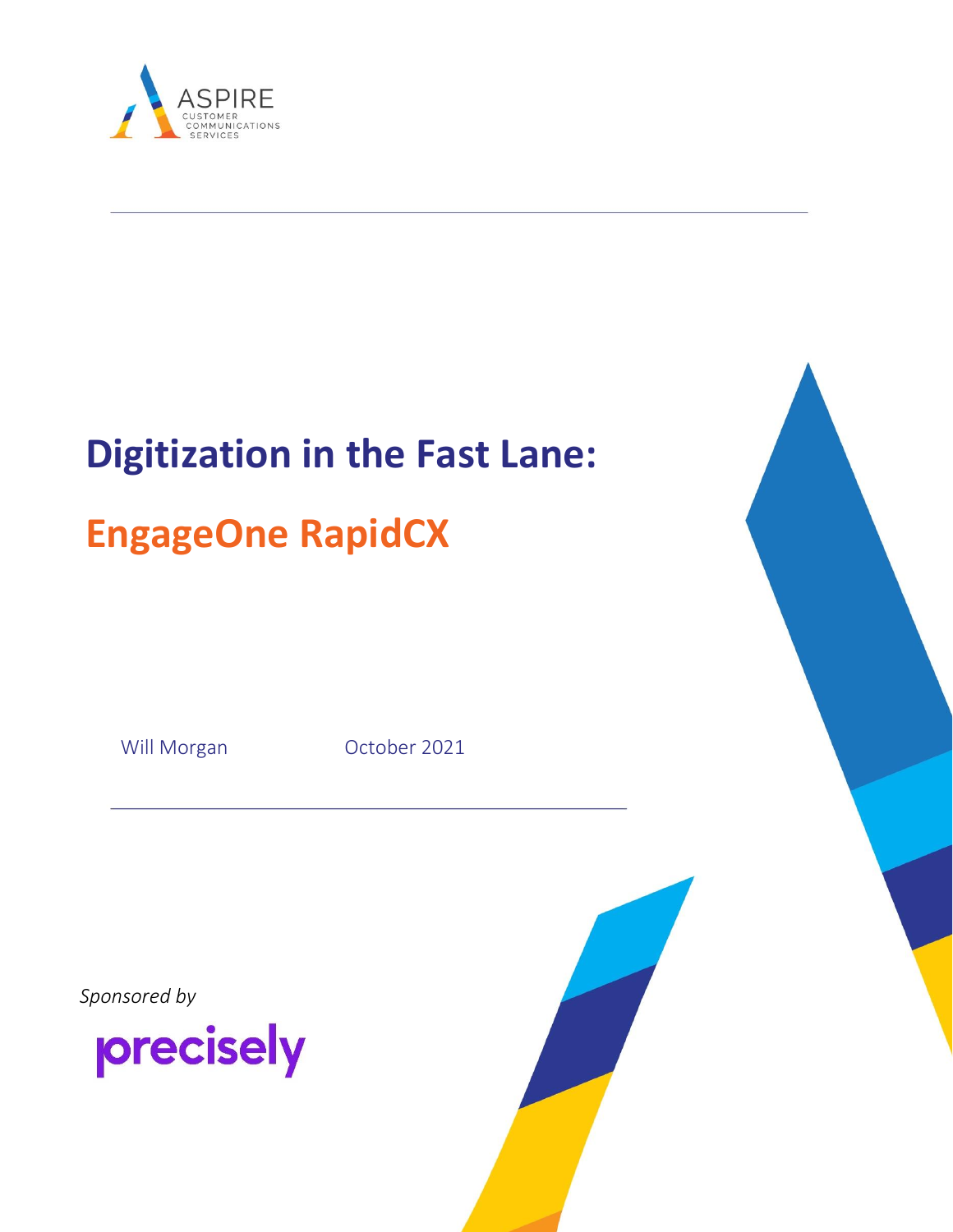

#### INTRODUCTION

In this point-of-view document sponsored by Precisely, we will examine how an increasing focus on customer retention through improved digital interaction has led enterprises to reassess their customer communications management (CCM) strategy. After reviewing the challenges facing businesses who choose to manage communications using an in-house model, we will then look at the ways a hosted managed services (HMS) model like Precisely's EngageOne RapidCX addresses these issues and offers enterprises a faster route to modern digital communications.

#### THE STATE OF CUSTOMER COMMUNICATIONS

Aspire's most recent enterprise research shows that businesses have reacted to 18 months of unprecedented market disruption by sharpening their focus on customer retention. Respondents cited customer retention, improving customer experience, and digital transformation as their top three strategic priorities related to customer communications. In order to provide superior digital interactions that will enhance engagement and drive revenue, 65% of all the enterprises we surveyed are investing in new CCM technology and 45% are reviewing their approach to outsourcing. (This rate is higher among respondents in financial services and insurance. Over half – 54% - said that they are rethinking their outsourcing arrangements in the wake of COVID-19.) Together, these two initiatives set the stage for what we believe will be the evolution of customer communications going forward.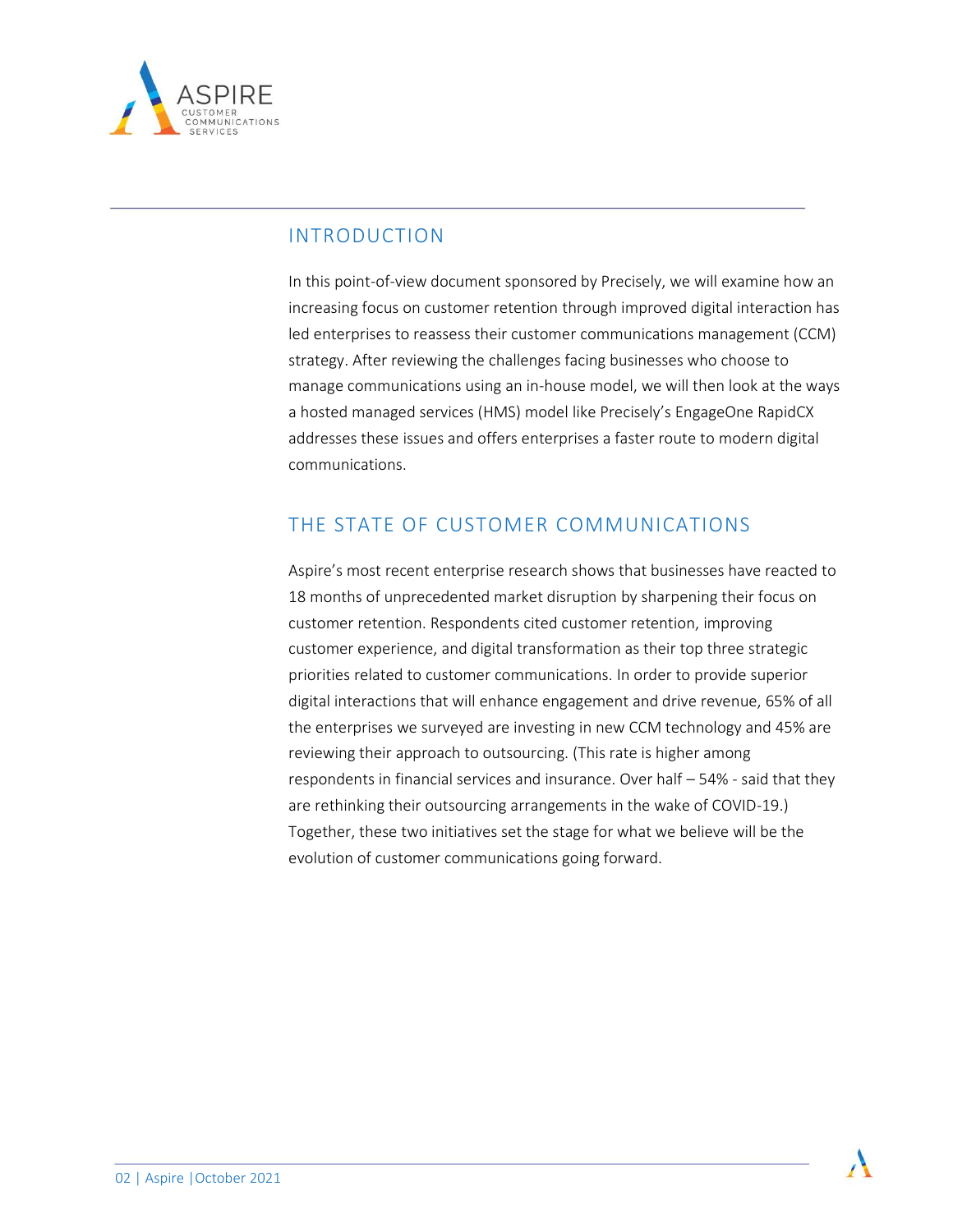

#### **Figure 1: Expected Market Evolution, 2021-2025**

### **In-house Model Managed Services Model** Businesses execute CCM on-premise through containerization or through cloud services directly from a vendor. Enterprises manage services themselves or manage them through a vendor or a delivery partner. Each business has its own teams creating and managing communications or working with a service provider to acquire any necessary expertise. Businesses send print-ready files to a print outsourcer or their own in-house print facilities. They often execute digital delivery through a gateway services provider. An enterprise client and HMS provider agree on business goals. An HMS provider offers a centralized platform with remote access for the client (and its own staff). The provider creates communication templates, but the client's own teams act as authors and functionality designers. The provider offers print (or print management) and digital delivery.

*Source: Aspire, 2021*

These opposite strategies are not defined by their relationship to cloud CCM. They are instead distinguished by the party overseeing communications management. For instance, an enterprise that selects an in-house model may have some elements of its CCM in the cloud, but it will ultimately manage it on its own. In contrast, an HMS model takes on-prem installations or self-managed cloud deployments and shifts them to a private cloud managed by a service provider.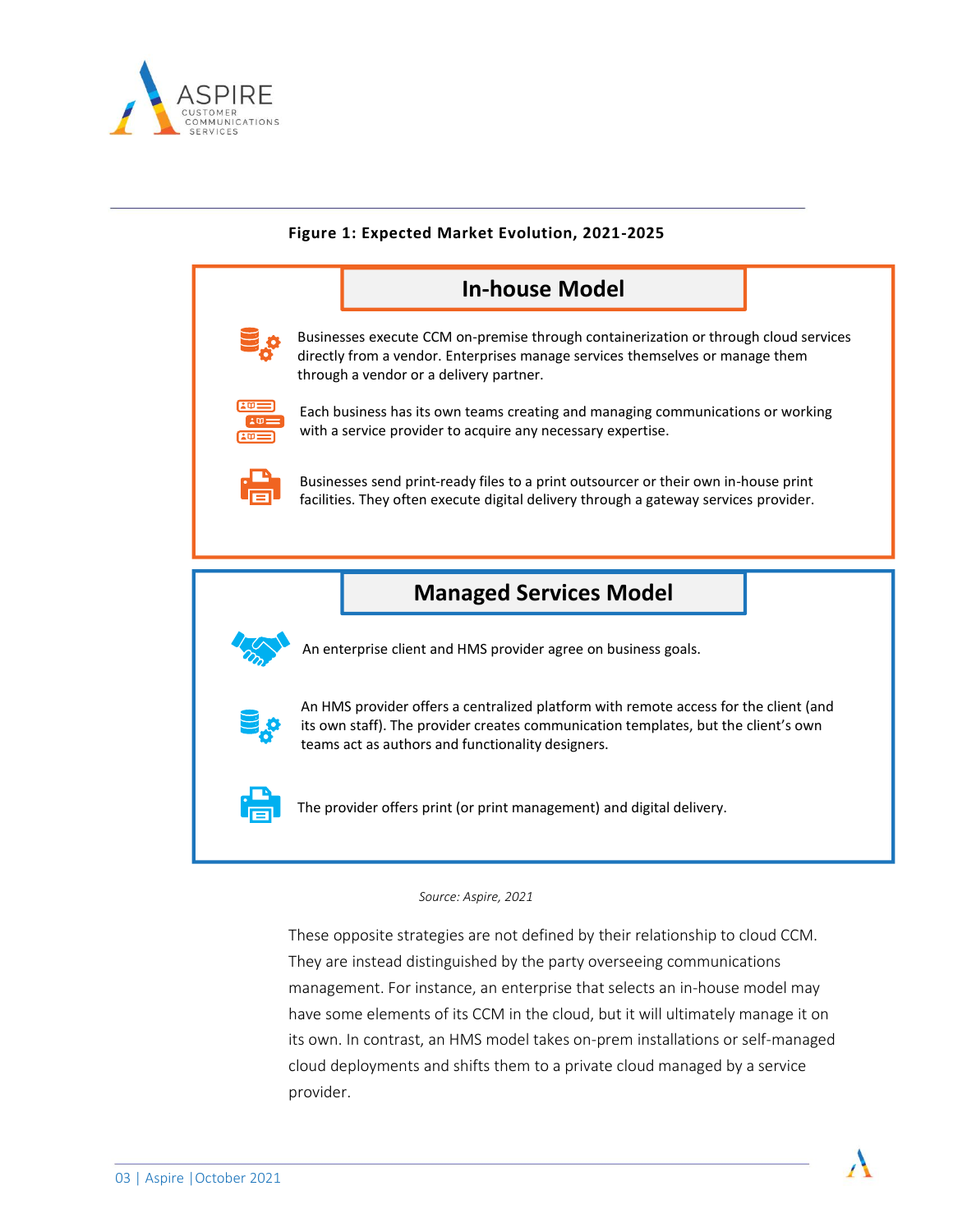

#### CHALLENGES WITH THE IN-HOUSE MODEL

The in-house model presents several challenges, but the most fundamental and the most common is the lack of a coherent, centralized approach to customer communications management. A third of enterprise respondents reported that a lack of coordination between internal teams presents the greatest obstacle to communications transformation while a quarter cited unclear ownership of communications and inaccurate or conflicting customer data as their biggest hurdles. A labyrinth of outdated legacy systems, fragmented IT, and suboptimized workflow wastes capital, employee potential, and consumer good will. Under these conditions, it can be exceptionally difficult to cobble together a strategy, establish a single view of customer, develop a comprehensive voice, or settle on cohesive messaging. Such an aimless, piecemeal approach ultimately results in a glut of templates  $-$  in fact, businesses consider excessive overhead to be the greatest inhibitor to better communications. It can take nearly a year for stakeholders working within an in-house model to make even simple changes to templates and up to two years for them to struggle through a major version upgrade.

In short, enterprises choosing in-house CCM must cope with inherent expenses and inefficiencies in people, infrastructure, and software:

- People. By design, in-house CCM requires more people to run than a hosted model. An enterprise must dedicate time, effort, and money to training employees to manage its stable of solutions and is likely doomed to further waste because inefficient systems will ultimately demand even more hours from a greater number of employees.
- **Infrastructure.** To keep in-house CCM up and running, an enterprise must purchase and maintain a network of servers, printers, and support equipment. Costs increase every time the system goes down and businesses must make even greater infrastructure investments in order to add more customers or more communications volume. Worse still,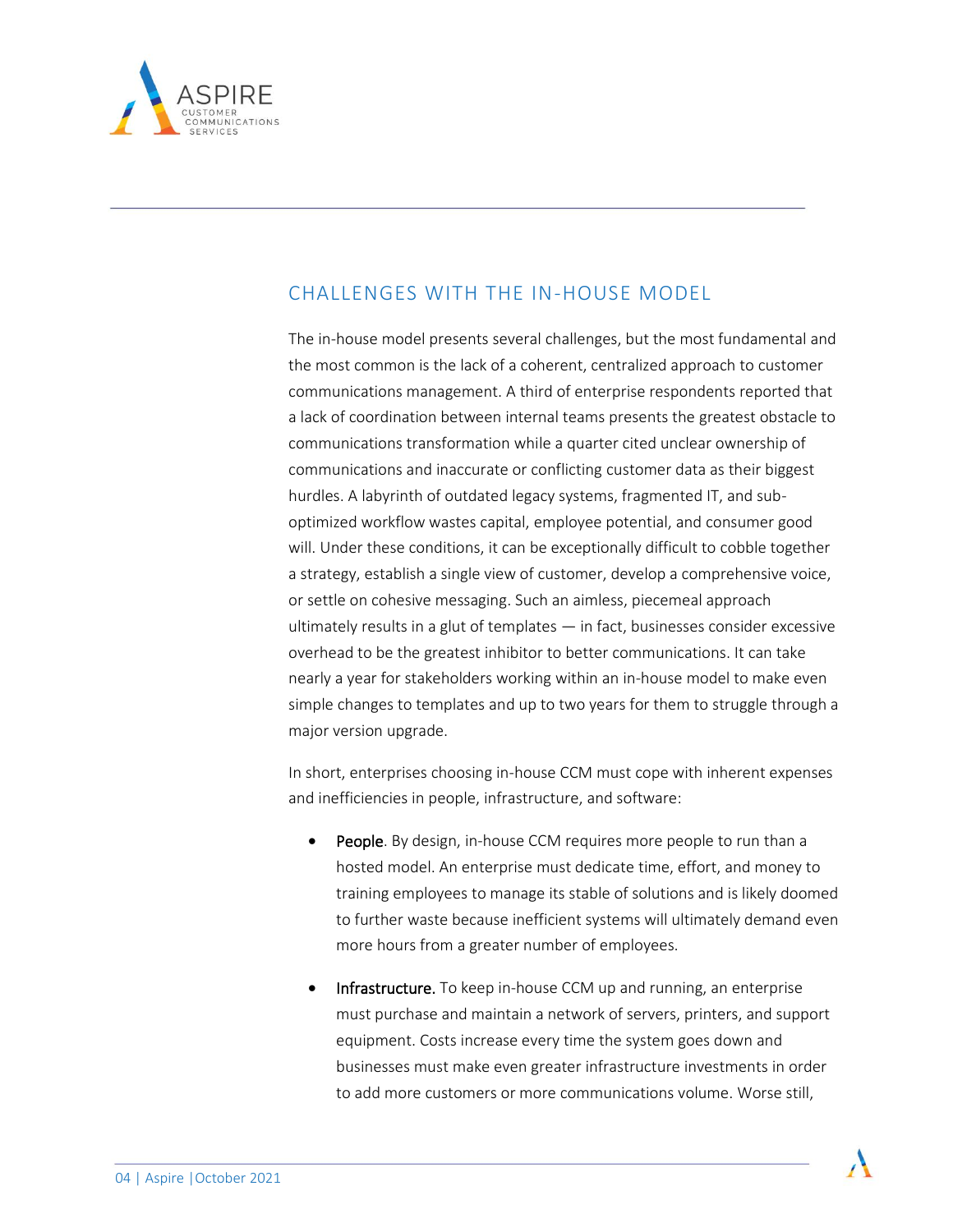

hardware quickly grows obsolete, so IT is always facing the need to replace aging equipment.

Software. Not only does IT face the challenge of trying to wrangle a single strategy out of disparate systems, it also is forced to weigh the costs and benefits of upgrading these different solutions. This is how enterprises end up with outdated CCM  $-$  they do not have the time, money, or people they need to effectively upgrade.

In the end, businesses are investing precious funds and expending countless hours on something they no longer consider a core competency. This approach is not only costly and ineffective, it is distinctly ill-suited to keeping pace with the rate of digitization and communications modernization. Inaction risks damaging customer experience and sacrificing a potential competitive edge.

#### CHOOSING HOSTED MANAGED SERVICES

Even before a global pandemic began to reshape customer communications as we know it, enterprises worldwide were beginning to understand the value of hosted managed services. As Figure 2 illustrates, 43% of the businesses we surveyed expected to shift to subscription CCM by 2022.

#### **Figure 2: Enterprise Interest in Subscription CCM Software**



#### How would your organization ideally pay for CCM software?

*Source: Aspire, The State of CCM-to-CXM Transformation, 2019*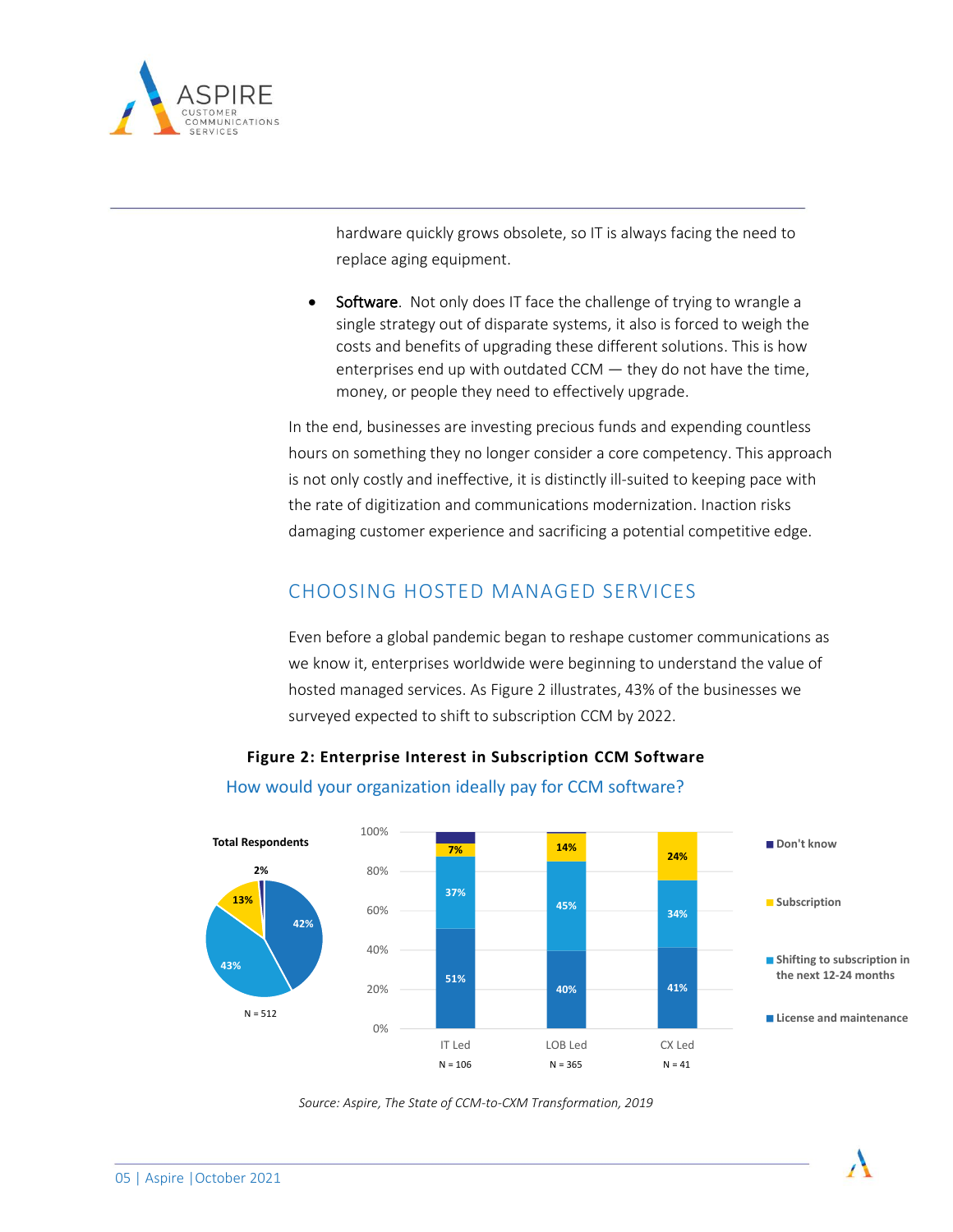

Globally, this expectation was most common in Western Europe. On the whole, organizations with customer communications strategy in the hands of customer experience professionals were three times more likely to prefer subscriptions than document-centric, IT-led organizations while those in the midst of their transformation (with the line-of-business in charge of communications) were the most likely to anticipate a shift. Follow up questions also established that emerging buyers prefer managed services and cloud-based CCM platforms over large scale, in-house implementations.

Why? Aspire believes HMS is the key to timely modernization and it results in reduced cost, improved operational efficiency, faster digitization, and better customer communications overall.

Precisely has experience in enabling enterprises to create relevant, seamless interactive engagement with their customers. Its HMS offering, called *EngageOne RapidCX*, is designed to help organizations achieve these goals in more efficient ways while offering them the following benefits:

- Cost reduction. EngageOne RapidCX carries lower ongoing costs than traditional licensed CCM. Clients can save on people, software, and infrastructure by relying on Precisely's dedicated professionals while repurposing enterprise employees to core competencies. Instead of investing even more money into depreciating hardware, with EngageOne RapidCX, businesses can onboard more customers to Precisely's service and enjoy elastic scaling.
- Improved operational efficiency. EngageOne RapidCX not only enables users to make faster changes to individual documents and templates, it is also built to help clients quickly respond to larger market changes. This is particularly useful to those in financial services and insurance who need to remain agile enough to react to shifting regulatory requirements so they can release new document types in time to meet crucial deadlines. Software upgrades also no longer need to be an obstacle. With HMS, enterprises can remain nimble and free from regulatory peril. Finally, EngageOne RapidCX gathers customer data in one place and centralizes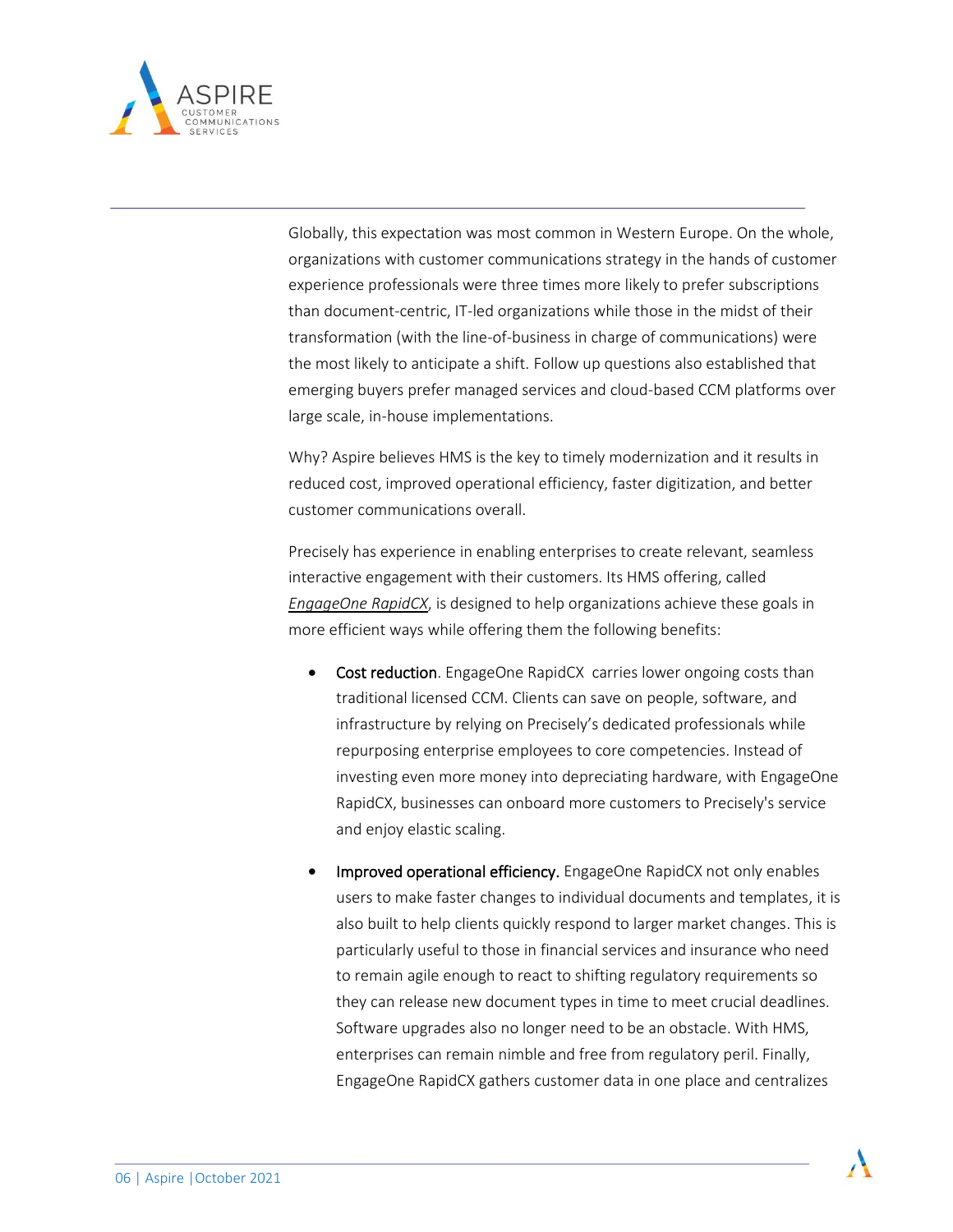

communications control, enabling clients to overcome their struggles with conflicting data and unclear ownership.

Better communications equal better CX. EngageOne RapidCX can help clients overcome the problem of excessive templates tied to print by streamlining their digital migration. Secure, instant updates allow enterprises to incorporate the next-generation capabilities consumers demand faster and more easily than they could by integrating point solutions on their own.

#### CONCLUSIONS

In the coming years, we expect to see a growing number of enterprises respond to consumer demands and market realities by turning to HMS to help them expedite their transformation and quickly integrate advanced capabilities into their communications. EngageOne RapidCX, is designed to give enterprises a faster, cheaper, and ultimately more lucrative way to manage customer communications. Its approach promises clients cost savings, operational efficiency, and the chance to gain a competitive edge by fostering engagement, building trust, and improving customer experience, ultimately boosting retention and lifetime value.